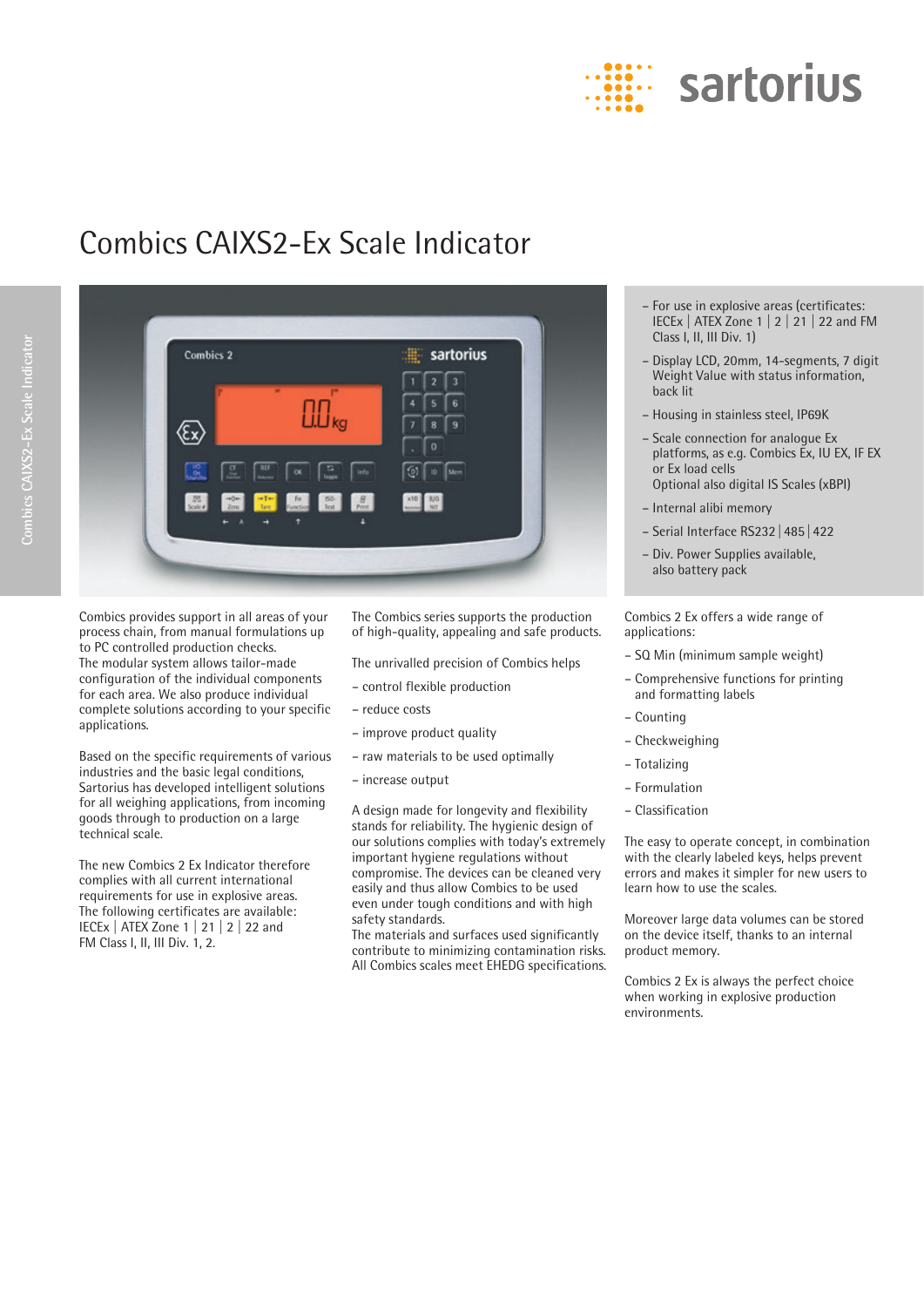#### **General technical data**

**Material** Stainless steel 1.4301

**Data interfaces** RS232 Can be switched to RS485 or RS422

**Supply voltage** Via external power supply Connection via 14-pin round socket (20 cm cable)

Within hazardous area: ATEX: YPSC01-X FM (US): YPS02-XUR CSA: YPS02-XKR

Outside hazardous area: ATEX: YPSC01-Z FM | CSA: YPS02-ZKR

Battery operation Via external battery YRB02-X ATEX | FM | CSA

#### **Scale Connection**

Optional: digital scale interface RS485 or RS232 to connect XBPI Scales like IS-Ex platforms or Signum Ex Scales Combics 2 supports 1 Weighing Point (Scale) Standard: A | D-converter

The technical data specified above only serve to describe the product and are not intended to be legally binding characteristics.

**Resolution (not verified)** smallest usable signal: 0.2 μV/d

**Preload** Up to 100 % of weighing area

**Load Cell Supply** 8.4 V

**Load Impedance** 83 ohms to 2,000 ohms

**Measuring Signal** 0 mV to 29.4 mV

**Measuring Signal for Dead Load** 0.45 mV to 6.3 mV

**Internal alibi memory** 130,000 data records

## **Hazardous area certification**

ATEX | IECEx: II 2G Ex ia IIC T4 Gb II 2D Ex ia IIIC T80°C Db

FM|CSA: USA: IS CL I,II,III DIV 1 GP A,B,C,D,E,F,G T4 CL I, Zone 1 AEx ia IIC T4 Cl II, Zone 21 AEx ia IIIC T80°C

Canada: Ex ia CL I,II,III, DIV 1 GP A,B,C,D,E,F,G T4 CL I, Zone 1, Ex ia IIC T4

**Humidity** 85% rel. (non-condensing) up to 31°C; 50% rel. 40°C

**Use at an altitude above sea level** Up to 2,000 m; inside

**IP protection** IP69K

**Ambient temperature** -10°C to +40°C

**Transient emissions** In compliance with EN 61326-1, Class B (IEC 61326-1)

**Electrical safety** In compliance with EN 61010-1 (IEC 61010-1)

**Interference resistance** In compliance with EN 61326-1 Industrial areas (IEC 61326-1)

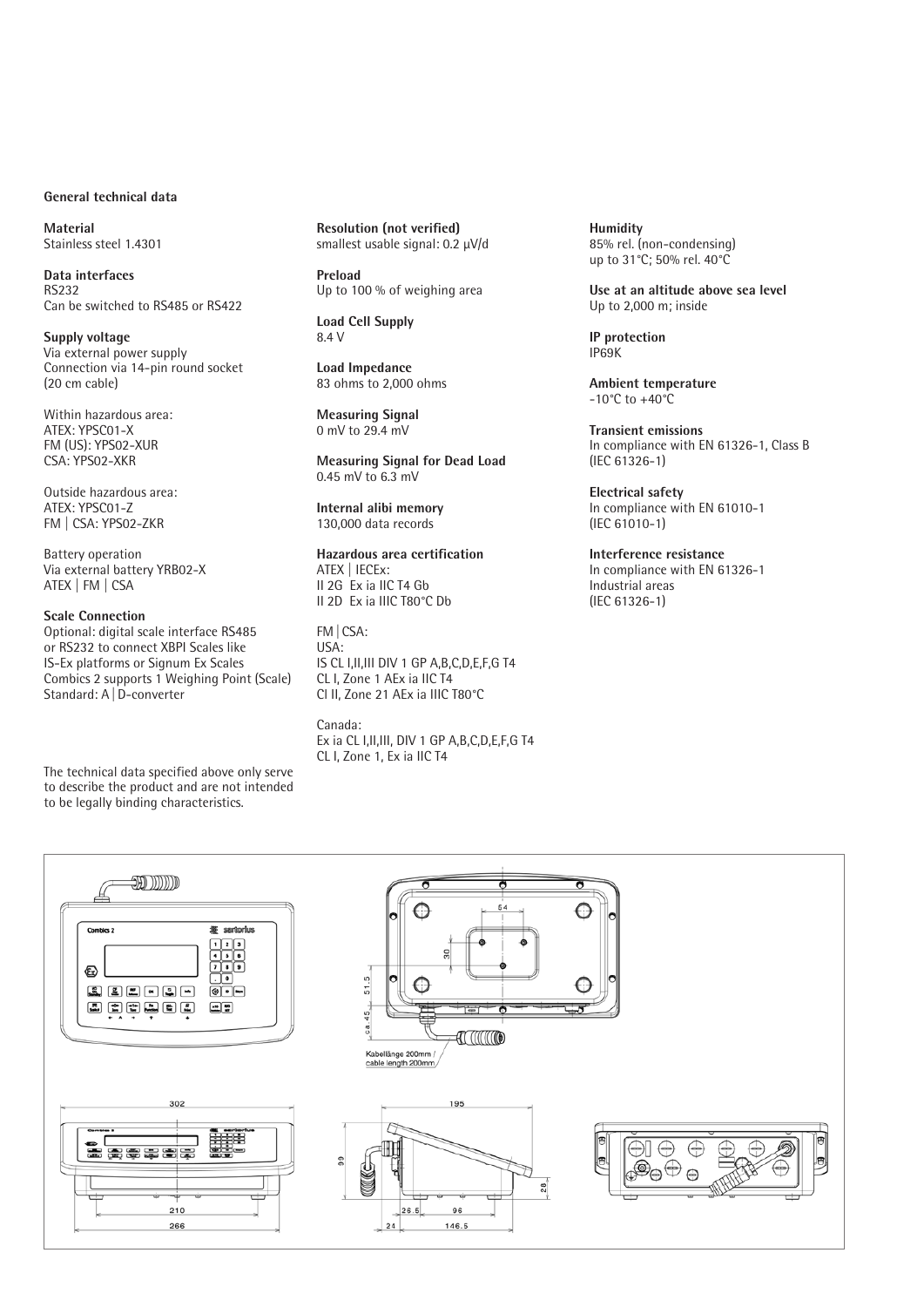#### **Application Combics 2 Ex**

| Keyboard                                               | 28 keys                                                                |
|--------------------------------------------------------|------------------------------------------------------------------------|
| Display                                                | 14 sectors<br>20 mm weighing value display<br>plus application symbols |
| Weighing                                               |                                                                        |
| Data transfer to printer   PC                          |                                                                        |
| ISO test                                               |                                                                        |
| Counting                                               |                                                                        |
| Percentage weighing                                    |                                                                        |
| Averaging                                              |                                                                        |
| Checkweighing                                          |                                                                        |
| Totalizing                                             |                                                                        |
| Combination of 3 applications                          |                                                                        |
| Weighing and counting to target value<br>(from memory) |                                                                        |
| SQ Min (minimum sample weight)                         |                                                                        |
| Identifier (4 $\times$ 40 characters)                  |                                                                        |
| Product data memory                                    | e                                                                      |
| Date   Time                                            |                                                                        |
| <b>Bulk counter connection</b>                         |                                                                        |
| Internal alibi memory                                  |                                                                        |

Combics Ex indicator

**Order Number**

**Options**

The choice of many different options allows the indicator to be customized to suit the user's specific applications. If the option code is given with the order, the indicator is delivered with the required features. (Options can be retrofitted by ordering the respective accessories).

#### **Options and Accessories**

| <b>Description</b> | Order<br>number<br>as option | Order number<br>as accessory |
|--------------------|------------------------------|------------------------------|
| COM <sub>1</sub>   |                              |                              |
| <b>RS232</b>       | A21                          |                              |
| <b>RS422</b>       | A22                          |                              |
| <b>RS485</b>       | A23                          |                              |

#### **Scale Connection (WP1)**

| A D Converter                         | Standard<br>(A15) |           |
|---------------------------------------|-------------------|-----------|
| Interface RS 232 for digital platform | A16               | $YDOO7-X$ |
| Interface RS 485 for digital platform | A <sub>19</sub>   | $YDOO7-X$ |

X2

#### **Disconnectable analogue Scale**

#### **Connection**

Disconnectable plug-in between indicator – platform, indicator with female connector (0.2 m) plug included separately

#### **Cable for digital Scale Connection**

| Connecting cable for IS-X Platform<br>or Signum Ex via RS232 to WP1<br>- 14-pin round male connector (6 m)<br>(Option A16 necessary)                                   | M20             | YCC02-XR14M6  |
|------------------------------------------------------------------------------------------------------------------------------------------------------------------------|-----------------|---------------|
| Connecting cable for IS-X Platform<br>or Signum Ex via RS485 to WP1<br>- 14-pin round male connector (6 m)<br>(Option A17 necessary)                                   | M26             | YCC02-XR14M6  |
| Cable for COM1                                                                                                                                                         |                 |               |
| Connecting cable for IS-X Platform<br>or Signum Ex via RS232 or RS485<br>- 14-pin round male connector (6 m)<br>(Option A21 or A23)                                    | M <sub>13</sub> | YCC02-XR14M6  |
| Connecting cable for YDI05-Z via<br>RS232 or RS485<br>- 14-pin round female connector<br>(0.2 m) (Option A21 or A23)                                                   | M <sub>14</sub> | YCC02-XR14F02 |
| Connecting cable for YDI05-Z via<br><b>RS422</b><br>- 14-pin round female connector<br>$(0.2 \text{ m})$ (Option A22)<br>(YDIO5-Z – option M54 needs to<br>be ordered) | M21             |               |